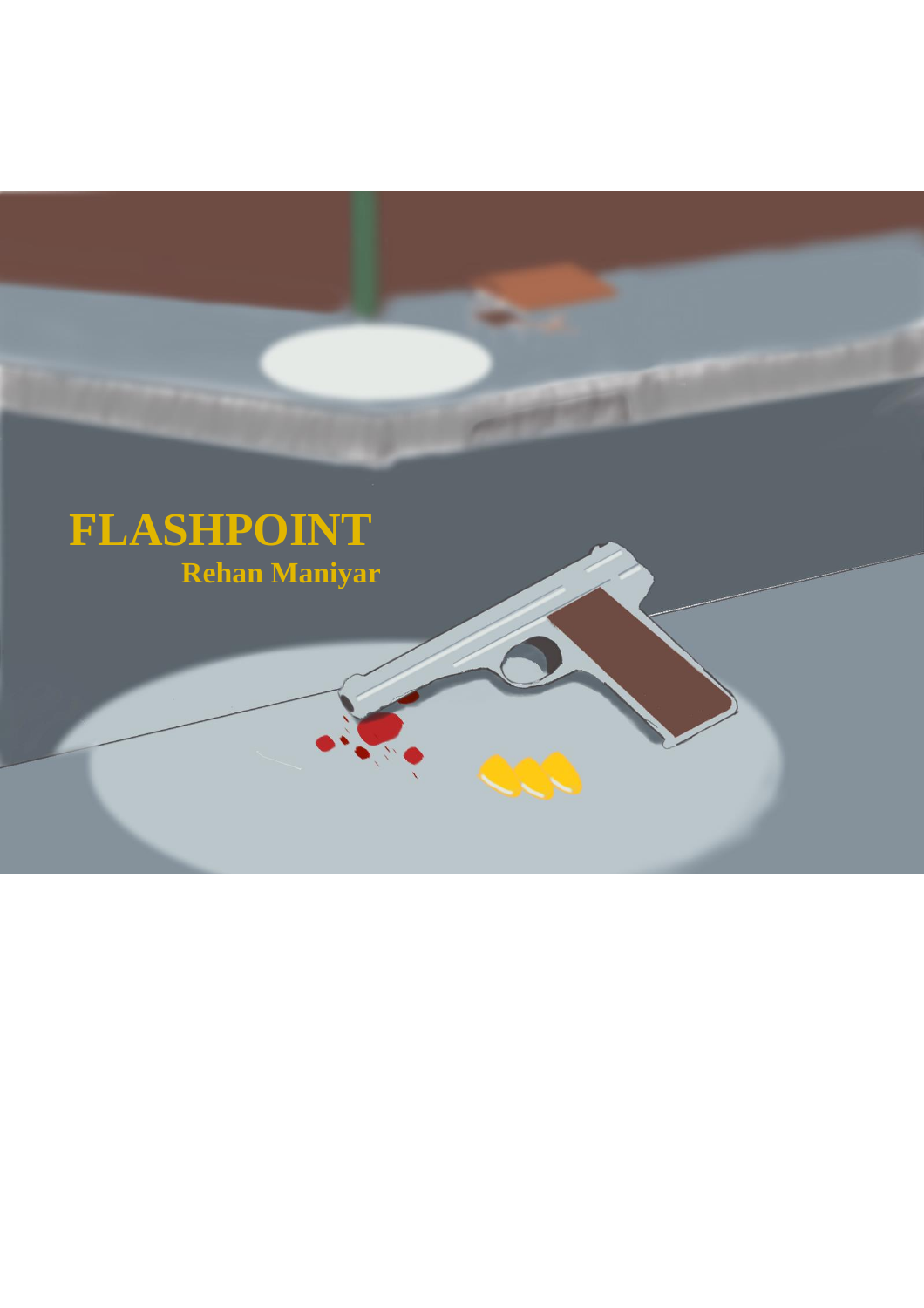Sleep did not come easy that night. In the darkened confines of his bedchamber, Bishop Joseph Lanyi of Grosswardein tossed and turned in the grip of a nightmare so intense it brought beads of perspiration to his brow. He had just dreamt of the death of one of his ex-students, a promising young man of royal lineage. The Bishop awoke with a heavy heart and with leaden feet made his way to his desk where he began to record his dream. His hand trembled and tears welled in his eyes. The time on the clock read 3:45 a.m. as he captured and relived his fears and sadness all over again. Gripping his hands together tightly he fell to his knees and began to pray, hoping the dream would melt away in the light of day.

Sunday morning dawned bright and sunny in Sarajevo. The rain had stopped, the mist had dissipated and by 9 a.m. it was already hot. Appel Quay was bustling with curious flag waving locals and bystanders waiting for the royal motorcade of the heir presumptive to the Austro-Hungarian empire, Archduke Franz Ferdinand. Franz Ferdinand and his wife Duchess Sophie of Hohenberg were visiting Sarajevo to inspect military manoeuvres by the XV Corps. The parade of six automobiles cruised down the street with local officials, the mayor and the chief of police seated in the second car with the guests of honour in the third car.

The 28<sup>th</sup> of June was a memorable day for both the onlookers and the guest of honour. It was St. Vitus' day, a Serbian national and religious holiday. It was also a Memorial Day to the Serbian martyrs who died during the Battle of Kosovo against the Ottoman Empire in 1389. The Archduke's 14<sup>th</sup> wedding anniversary also fell on this day of celebration.

Among the crowds was Radon Fabijanic, dressed in nondescript clothes and munching on a sandwich he had just purchased from Moritz Schiller's. There was nothing notable about this young man and any onlooker could be forgiven for thinking he was a farmhand or labourer for his rough exterior and sinewy limbs. But a more perceptive person would have seen the intelligence in his coal black eyes and the way he stood alert, muscles tensed like a tiger ready to pounce. In fact, he was a spy for the unofficial secret military organisation called Bela Ruka or White Hand. He had been sent on a mission by Colonel Petar Zivkovic to apprehend three men from Belgrade who had crossed the border into Serbia armed and dangerous. Radon had received information that one of the wanted men was nicknamed 'Trifto' but his task of finding and foiling their plot was like finding a needle in a haystack. Besides Serbian military intelligence was riddled with collaborators and informants of Black Hand. It was only a week ago he had been summoned to the office of the Colonel. "We have received intelligence that three conspirators have been supplied with false documents, weapons and given access to safe houses to aid in their fiendish plans. I am sending you on a mission to stop them. Beware Rade Malobabic, the master spy is their controller."

If Radon was overwhelmed by the enormity of the task given to him he did not let the emotion show. Young and ambitious he wanted to become a master spy himself as the world of cloak and dagger appealed to his devious and cunning mind. Growing up on the streets of Belgrade after he was abandoned by his mother, he learnt to survive the squalor and danger that prowled the seedy lanes and alleys. He won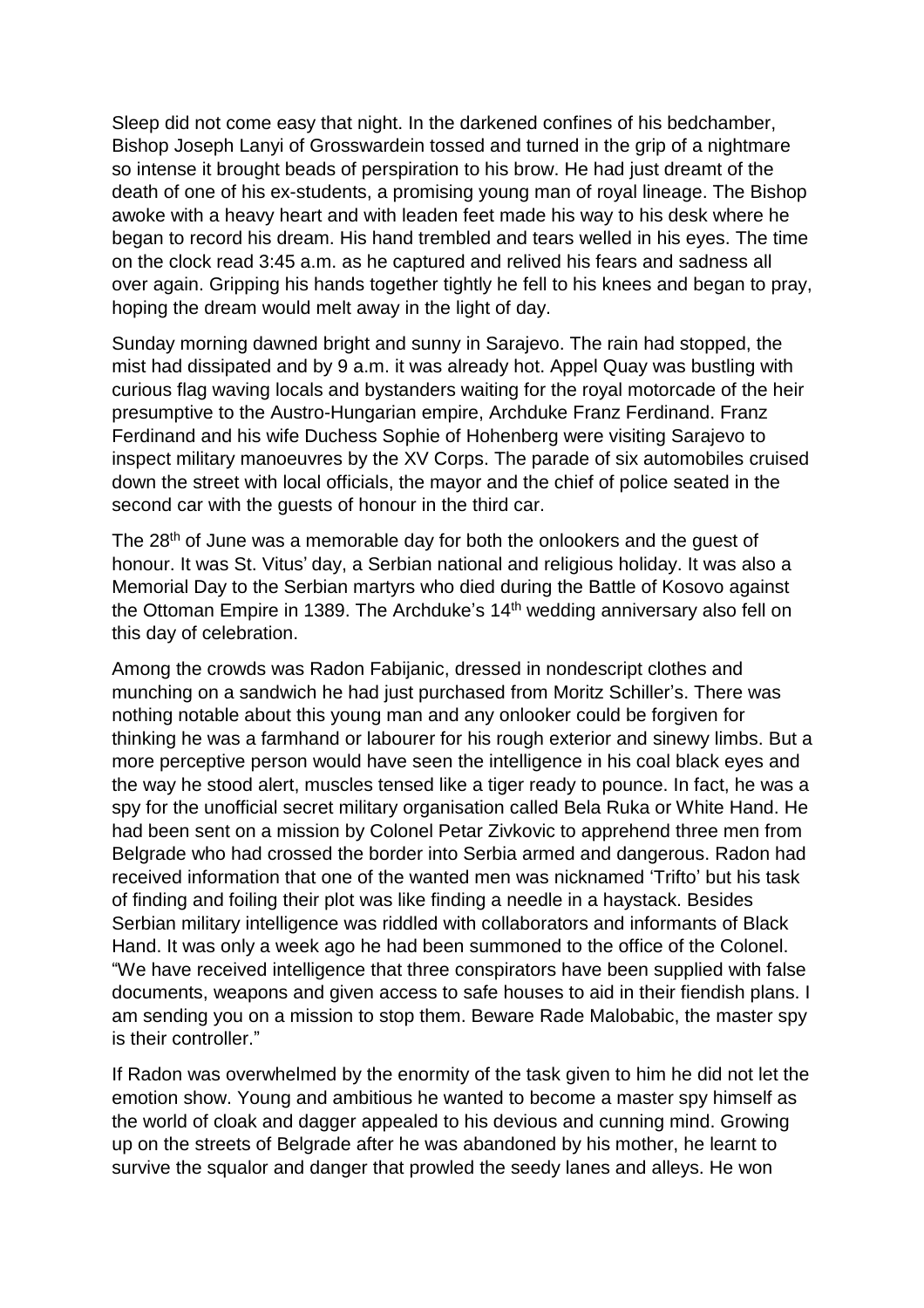every fight and never backed down even when he was out numbered. The Colonel became his mentor when Radon saved him from a brawl in a bar. He became his father figure and taught him how to use his street skills to gather information and spy on the enemies of the regime. 'I will leave tonight," Radon replied. The Colonel gave an absentminded nod. "You have to pass on any information you gather to Governor Oscar Potiorek or General Michael von Appel who is in charge of security."

Standing on the cobbled street, Radon felt the weight of the task on his young shoulders. He had a vague premonition that he was caught up in something dark and unfathomable that he could not stop. He had experienced such moments when he had come very close to death.

Danilo Ili, secret leader of the Black Hand cell in Sarajevo sat in upstairs in a boarding house run by his mother. The plot was now fully operational. The conspirators were in Sarajevo armed and ready to execute their orders. St. Vitus' day would be a day to be remembered on more than one count he thought with triumph. Apis had passed on crucial information to the group of the planned visit of their target and everything seemed to perfectly fit together. Tomorrow Appel Quay would see the power of Black Hand in no uncertain terms.

"Zivio, Zivio," the crowds chanted as the Graf and Stift double phaeton with its canvas top down, coasted down Appel Quay towards Cumurija Bridge on that sunny Sunday morning. The heir to the throne was dressed in the ceremonial uniform of a cavalry general with a blue tunic, high collar with three stars, black trousers with red stripes down the sides, a Bauchband around his waist and a hat adorned with green feathers. Beside him sat his wife resplendent in a white veiled hat and a white silk gown with red and white fabric roses into a red sash. There was a deep connection and closeness between them which was evident to all onlookers.

Muhammad Mehmedbasic was stationed near the bridge, clutching a bomb in his right hand coat pocket. He was gripped with nervous tension, his heart beating furiously as the car drew near and his moment would come. "Step back, man" a tall policeman drew near. His truncheon held aloft. Mehmet took a step back not wanting to get into an argument at this crucial time. He looked up trying to find that opportune moment to throw the bomb at the motorcade but his view was blocked by the surging crowds that moved and shifted to get a clear view of the spectacle. He had missed his chance but he was certain that someone in his team would succeed.

Aloud bang rocked the street. Radon was propelled forward by the impact. He regained his balance and in one lithe movement he lunged through the shocked crowds. He had caught sight of a man wearing a long black coat and a black hat vaulting over bridge into the River Miljacka. He was being pursued by four men of whom two appeared to be detectives who went in after him and dragged him out. Radon could see the perpetrator retching on the bank. It was standard for such men to carry cyanide capsules to avoid interrogation but in this case it seemed to have failed. Radon scanned the crowds looking for any suspicious activity but all was confusion and mayhem. The bomb had injured a few of the Archduke's bodyguards, one soldier and several spectators. There was glass strewn on the streets from shop windows that had shattered from the blast. A huger crater yawned in the centre of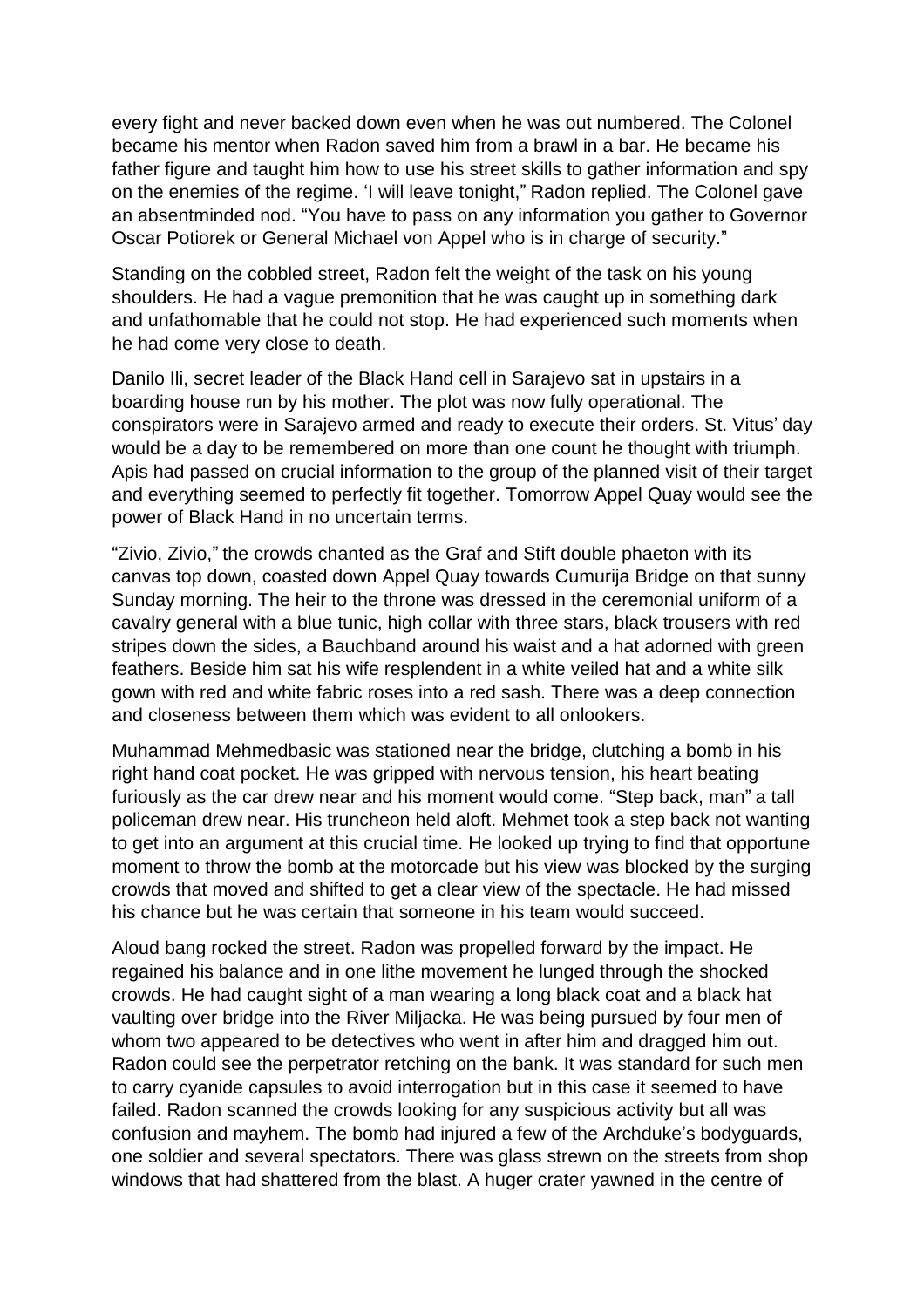the street. The occupants of the Graf and Stift had escaped unharmed. The car sped off to the Town hall. Radon could see a very anxious and tense Count Harrach standing on the side board.

\* \* \*

Leopold Loyka focused on the lead car carrying Duchess Sophie and Archduke Franz Ferdinand. The crowds were waving flags and applauding as the motorcade proceeded down Appel Quay. He was a professional chauffeur in the service of Count Harrach and was honoured to be entrusted with the task of driving the heir apparent around Sarajevo. He was tense and alert as he drove the phaeton amid the cheering onlookers. The failed bombing earlier had unnerved him. It was fortunate that the bomb had rolled off the canvas top of the car and fallen onto the road. He was aware of the dangers lurking in the street and hoped this trip would soon be over and he would be back home.

Count Franz von Harrach was riding on the left sideboard of the Graf and Stiff to shield the Archduke from the south side of the Quay from which the first attack had come, when Leopold took a wrong turn onto Franz Joseph Street. Governor Potiorek shouted to the driver, "You are going the wrong way." As the chauffeur attempted to turn around the Count noticed a break in the crowd in front of the café on the right side of the car. A split second later, a short man, with a blank look, stepped forward. Loyka slammed on the brakes, intending to switch to reverse. Instead, the air was filled with the scream of steel grinding against steel. The gears locked and the car stalled. The strangely intense young man suddenly drew a 9mm Browning 1910 firing two bullets in quick succession, the sound thundering through the ears of every onlooker. Count Harrach turned, and a thin stream of the Archduke's blood spurted on to his cheek. "For God's sake! What has happened to you?" the Duchess enquired before slumping forward onto the floor of the car. In the shattering silence Count Harrach heard the words "Sophie, Sophie, don't die. Stay alive for the children." When the Archduke convulsed Count Harrach seized the collar of his uniform to stop his head dropping forward asking if he was in great pain. The Archduke answered distinctly, "It is nothing!" before losing consciousness.

Radon Fabijanic sprang into action pushing through the crowd to reach the side of the car. His heart sank at the sight before him. He knew that it was all too late for the Duchess but maybe there was a chance the Archduke could be saved. The unhurt occupants of the car were stunned and speechless at the sudden turn of events. Radon noticed that the shocked driver was seated unmoving at the wheel. He realized it was imperative the royal couple be driven away before any further attacks on their person. Luckily Count Harrach recovered his presence of mind and instructed the driver, "Drive on to the Konak immediately. God save us." The shaken driver started the car and sped off. Radon eyes swept the crowds hardly taking in the mayhem and confusion, hardy noticing that the musicians had abruptly stopped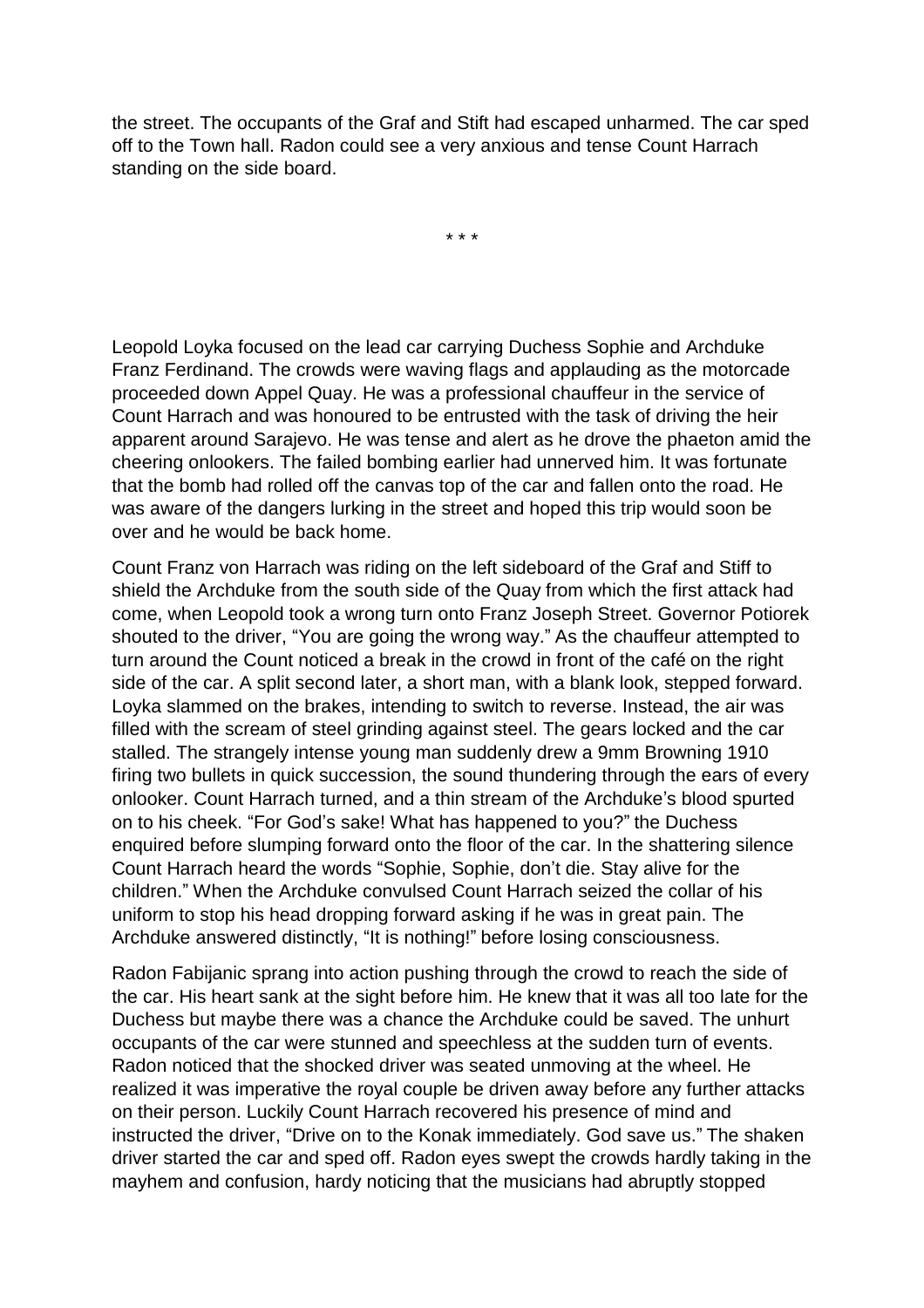playing. A deadly calm had fallen over everyone. Something did not feel right. It seemed like a strange stillness descended over the quay. It felt like the world would never be the same again. Radon had witnessed many a death and many violent human confrontations in his chequered life and never lost much sleep over them. This time however he felt sadness and disquiet cast a dark shadow on the day.

\* \* \*

A gaunt man huddled in his seat on the train to Montenegro. His angry and frightened eyes darted here and there settling on a person before furtively glancing away. He had long ago got rid of the bomb he had been given by Illic but keep the cyanide hidden on him in case he might have to use it. He was elated that the plot by his co-conspirators had succeeded and his revolutionary fervour still raged within him, though it was now tinged with fear. He had witnessed the arrest of Cabrinovic and Princip and knew that when they were interrogated, the rest would soon be arrested. He felt like a coward slinking away into the night but he believed he had to live for another day to see the dream of an independent Bosnia. Muhamed Mehmedbasic was overjoyed that the assassination had succeeded but disappointed that it was not he who had fired the fatal shots. He felt he always failed especially this time when standing outside the Austro-Hungarian bank he lost his nerve when he saw a policeman standing behind him and had not acted as the cavalcade passed by. He writhed with shame at his earlier failure to kill General Oskar Potiorek when the appearance of a policeman had panicked him and he had flushed his phial of poison in down the toilet and tossed the dagger he was to use, out of the train window. He was inept but Ilic had still selected him as a backup for the Belgrade cell. Now he was running away hoping the gendarmes would not get him.

The train drew into Montenegro station. He slid out of the carriage and mingled with the crowds hurrying out loaded with their luggage and pulling their children along. Heading to the nearest road side café he ordered a meal and slaked his thirst with a cup of strong local coffee. A large crowd had gathered at the till gesticulating and nodding their heads in sober manner. Curiosity got the better of Mehmedbasic and he soon joined in the conversation. The discussion was about the assassination of the Archduke and his wife and its repercussions. Mehmedbasic soon got embroiled in an argument of the rights and wrongs of the plot with a bearded elder smoking a pipe and forgetting himself declared boasting, "Standing before you is one of the conspirators. I am a member of the Crna ruka, 'Union or Death.'" Astonished and frightened faces greeted this announcement. Had he gone too far? Before the onlookers could react he fled the café mingling with the evening crowds, melting into the dusk. He thought he heard an outcry but his fleeing feet carried him away. He had been foolish. He hoped that Cabrinovic and Princip had not broken under interrogation and revealed the names of their group. He repeated silently,"…before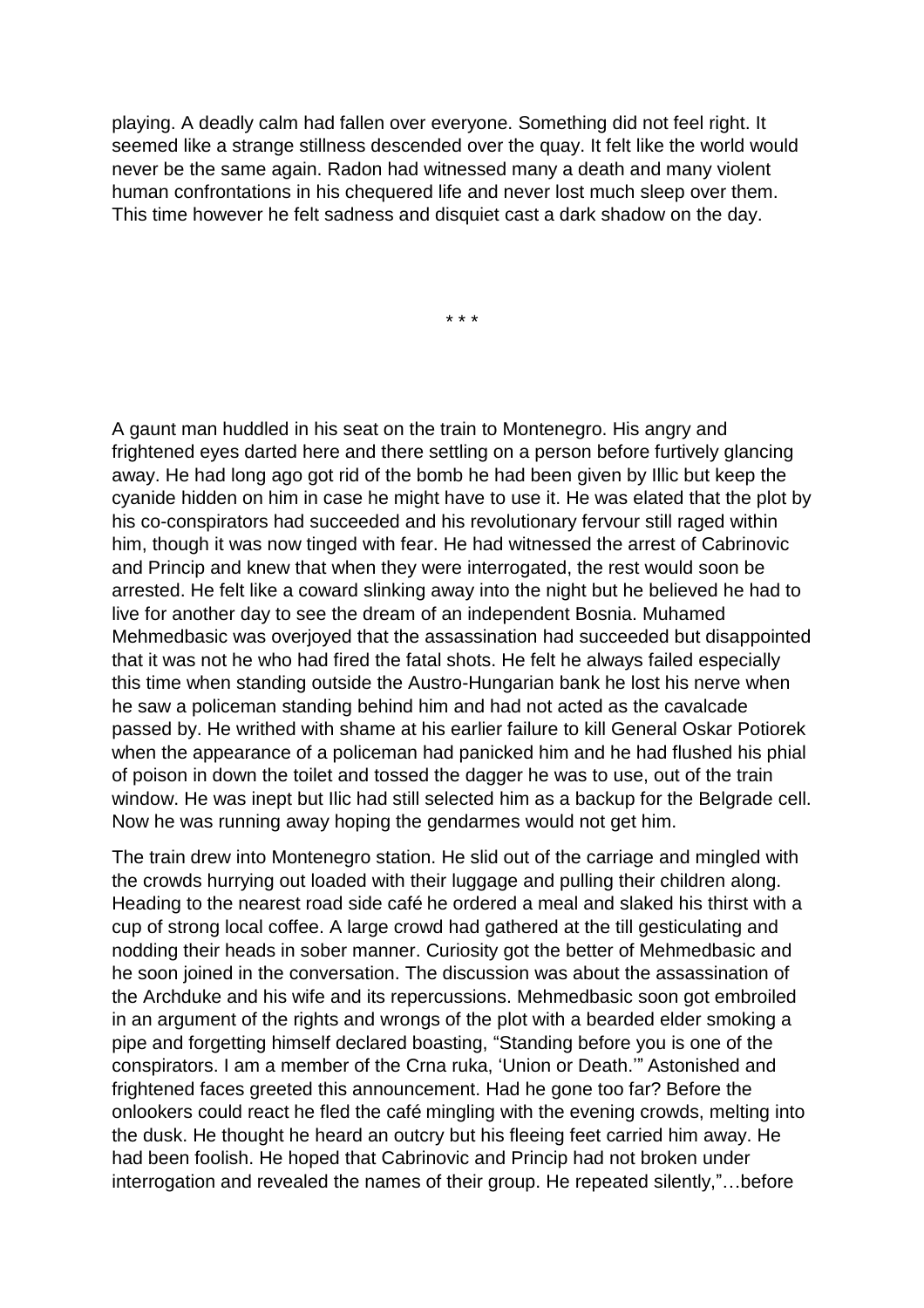God, on my honour and my life, that I will execute all missions and commands without question. I swear before God, on my honour and on my life, that I will take all the secrets of this organisation into my grave with me."

Boastfulness was Mehmedbasic's undoing and very soon he found himself in a Montenegrin prison in Niksic. Word had reached the local authorities that he was one of the wanted assassins and on  $12<sup>th</sup>$  July 1914, the carpenter from Stolac in Bosnia was arrested for complicity in the assassination of Archduke Franz Ferdinand and his wife. The Austro-Hungarian finance ministry sought his extradition. Mehmedbasic admitted to the prison authorities that he was a part of the assassination attempt and accepted that all was over for him. But as luck would have it, he had won the approval of some of the ethnic gendarmes who harboured a hatred of the Hapsburgs and of their growing power in the region. Two days after his arrest, he was smuggled out in a basket of dirty prison clothes on its way to the laundry.

\* \* \*

Radon Fabijanic was part of the interrogation team assigned to Investigator Judge Leo Pfeffer. Within hours of Princip firing those fatal shots, he was brought before the court. Radon noticed that he looked 'undersized, emaciated, sallow, sharpfeatured' and frail- looking. At first Princip was unable to speak but when the judge addressed him he replied with clarity and in a voice that grew steadier and steadier. The judge enquired sternly, "Do you consider yourself guilty?" Gavrilo deliberated and responded slowly, "I am not a criminal, because I destroyed that which was evil. I think I am good." A brief pause followed, the only sound was that of the scribe's pen. When questioned about the killing of the Duchess, Princip appeared remorseful, "I did not wish to kill her, I killed her accidentally." Princip claimed in that first interrogation that he had acted alone and denied any link with Cabrinovic saying, "When I heard the explosion, I said to myself: here is someone who feels as I do." Radon noticed that Judge Leo Pfeffer was listening intently he brow furrowed and his face stern. When the Chief Prosecutor Franjo Svara asked, "What kind of ideas did you have?" Gavrilo defiantly declared, "I am a Yugoslav nationalist and I believe in the unification of all South Slavs in whatever form of state and it be free of Austria." It became apparent that the motives for such an attack ran far deeper than previously expected.

The truth finally came to light on Monday 29 June when Cabrinovic revealed that he and Princip were accomplices who planned the crime in Belgrade. Radon felt that the Judge was not aggressive with the assassins and believed that physical intimidation and threats would have enabled them to get at the truth faster. He was critical of the reluctance to even pressurise each suspect with incriminating or contradictory revelations. Nether less, his respect for Pfeffer grew when he realised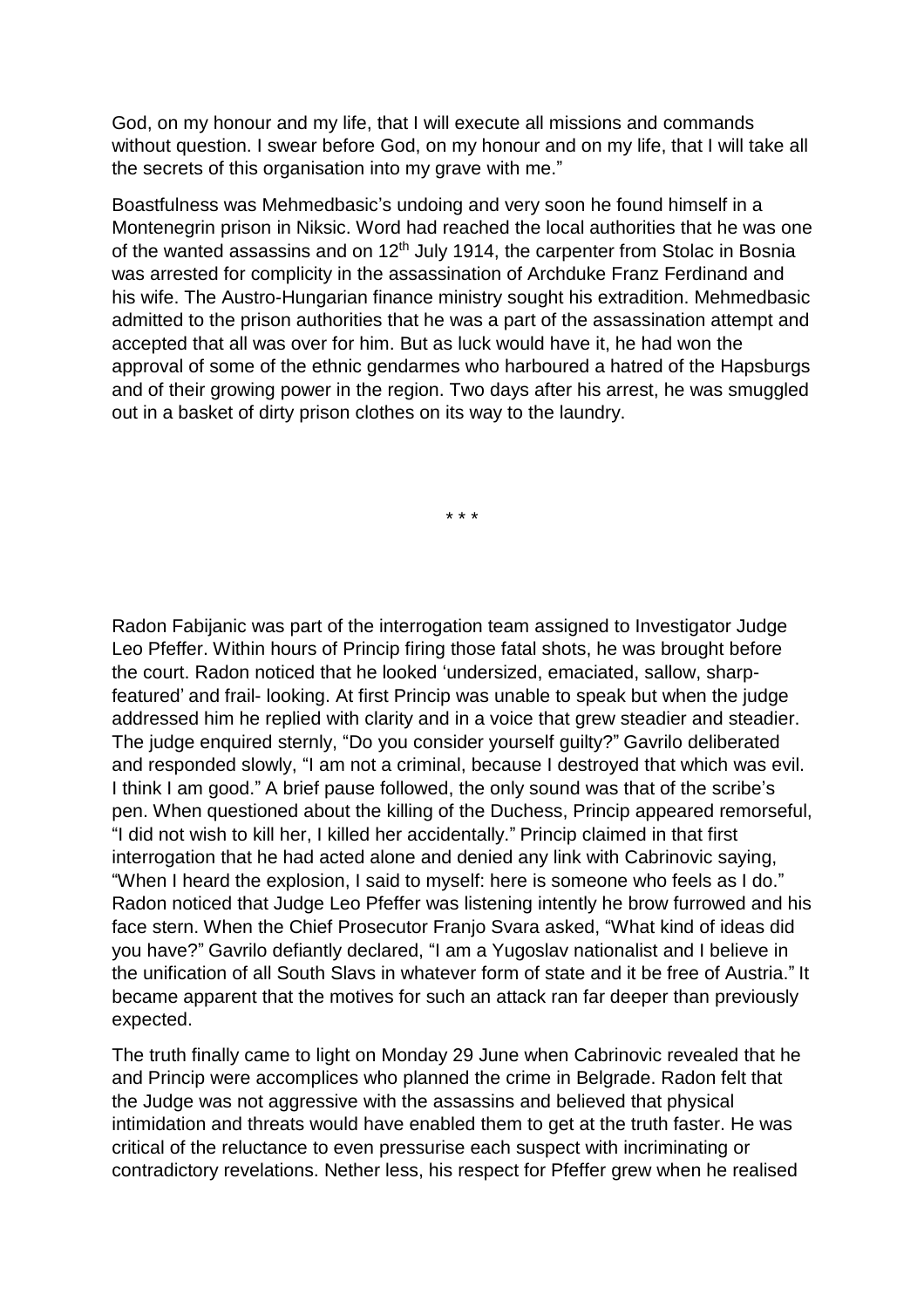that the Judge saw unforced testimony as the soundest way of getting at the truth. Radon carried out his own investigation on the streets of Sarajevo using his network of informants. He learnt that one Danilo Ilic was a known associate of Princip and that he was affiliated with Serb nationalists. Local police had him arrested and brought in for questioning. It was then that they hit pay dirt for Ilic thinking that his two co- conspirators had already incriminated him proposed a plea bargain. The investigating team learnt of the whole plot and soon a search began for the rest of the seven-man team. Trifko Grabez was the first to be captured near the Serbian border. His arrest was soon followed by the apprehending of Vaso Cubrilovic, Cvijetko Popovic, Miso Jovanovic and Veljko Cubrilovic. Muhamed Mehmedbasic however had escaped to Montenegro where it was hoped he would be found and handed over to the authorities. Radon had himself dispatched a team of spies to find him. It was his belief that all the conspirators were merely pawns in the hands of more powerful men. He learnt that three of the conspirators had tuberculosis and it was only a matter of time before they died. This was convenient for the masterminds behind the plot.

The investigation now grew wider as information was gathered from the conspirators. Radon and his team poured over the details, following up every lead especially focusing on the workings of the Narodna Odbrana. Soon influential Serbian figures Dragutin Dimitrijevic or 'Apis' Chief of Serbian Military Intelligence, Major Voja Tankosic and Milan Ciganovic an official with the Serbian State Railways were implicated in the conspiracy. The findings of Radon and his team were passed on to Judge Pfeffer. Soon telegrams were fired off demanding Serbia hand over the men to stand trial. Serbia refused to comply. The trial ended on 28<sup>th</sup> October 19140 and the verdict read, "The court regards it as proved by the evidence that both the Narodna Odbrana and military circles in the Kingdom of Serbia in charge of the espionage service, collaborated in the outrage."

\* \* \*

A tense and uneasy Radon sat at Colonel Zvikovic's office. While he was relieved that the conspirators had been identified he was alarmed at the way tension was building in Serbia and Austro-Hungary. The Balkans were seething with unrest. He had witnessed riots and violent marches both in Sarajevo and Belgrade and he feared the world was at a terrible point in its history. He couldn't tell why but he felt fearful. A man of the streets who had seen so much of death and evil suddenly felt afraid. He felt he was experiencing the tense, unnerving quiet before a storm.